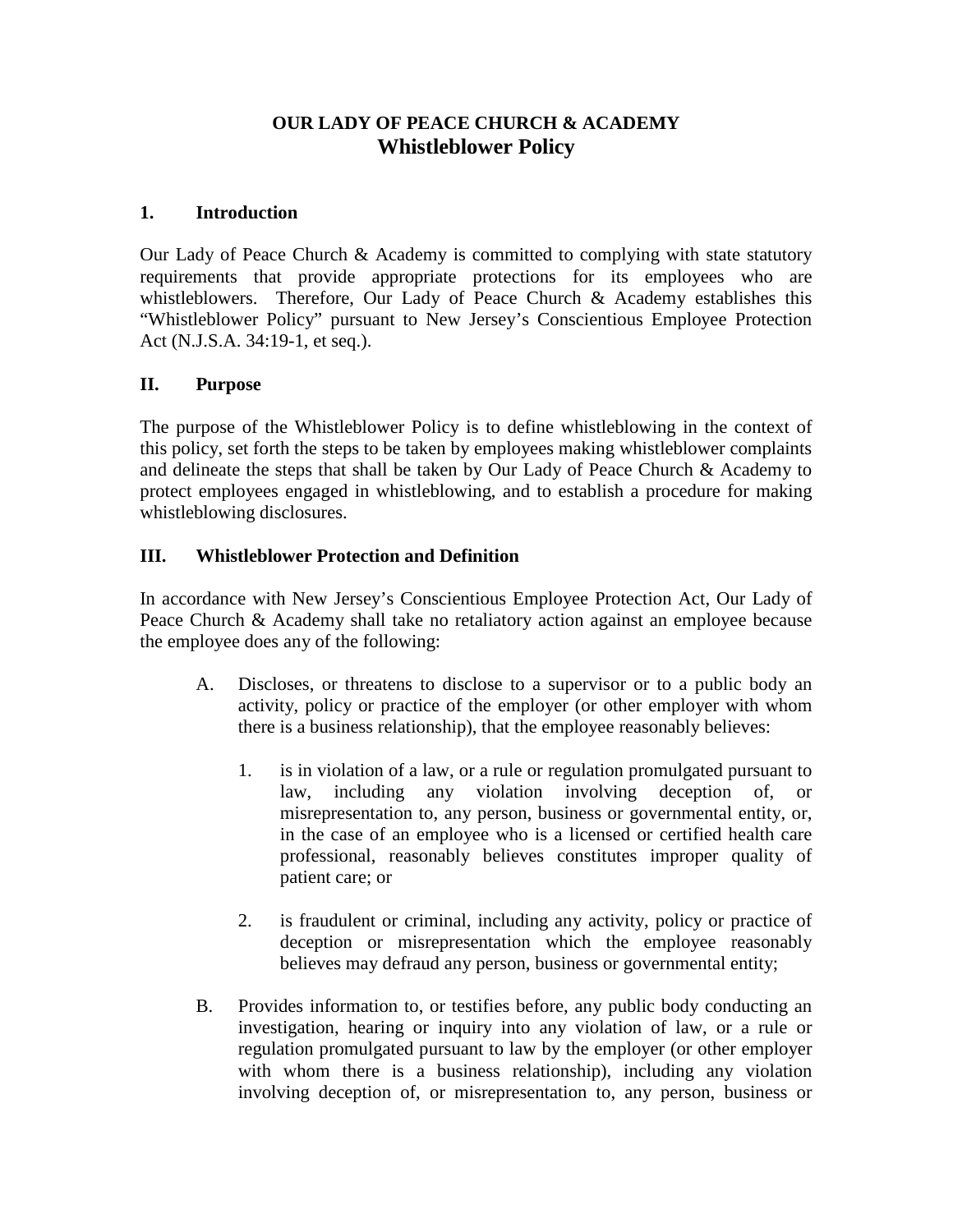governmental entity, or, in the case of an employee who is a licensed or certified health care professional, provides information to, or testifies before, any public body conducting an investigation, hearing or inquiry into the quality of patient care; or

- C. Objects to, or refuses to participate in any activity, policy or practice which the employee reasonably believes:
	- 1. is in violation of a law, or a rule or regulation promulgated pursuant to law, including any violation involving deception of, or misrepresentation to, any person, business or governmental entity, or, in the case the employee is a licensed or certified health care professional, constitutes improper quality of patient care;
	- 2. is fraudulent or criminal, including any activity, policy or practice of deception or misrepresentation which the employee reasonably believes may defraud any person, business or governmental entity; or
	- 3. is incompatible with a clear mandate of public policy concerning the public health, safety or welfare or protection of the environment.

#### **IV. Procedures for Making Disclosures**

A. Except as otherwise provided for herein, an employee shall make a written disclosure to his or her supervisor or the person designated to receive whistleblower complaints. The contact information for the person designated to receive whistleblower complaints is:

> Name: Rev. William A. Mahon Address: 111 South St., New Providence, NJ 07974 E-mail: [pastor@olpnp.com](mailto:pastor@olpnp.com) Telephone No.: 908-464-7600

A written disclosure should include as much specific, factual information as possible to allow for proper assessment of the nature, extent, and urgency of the matter that is the subject of the disclosure.

- B. In cases where the supervisor is contacted by an employee making a disclosure, he or she shall immediately notify the person designated to receive whistleblower complaints.
- C. A confidential investigation will be promptly conducted. At the conclusion of the investigation, appropriate action will be taken where the allegations are verified and/or otherwise substantiated.